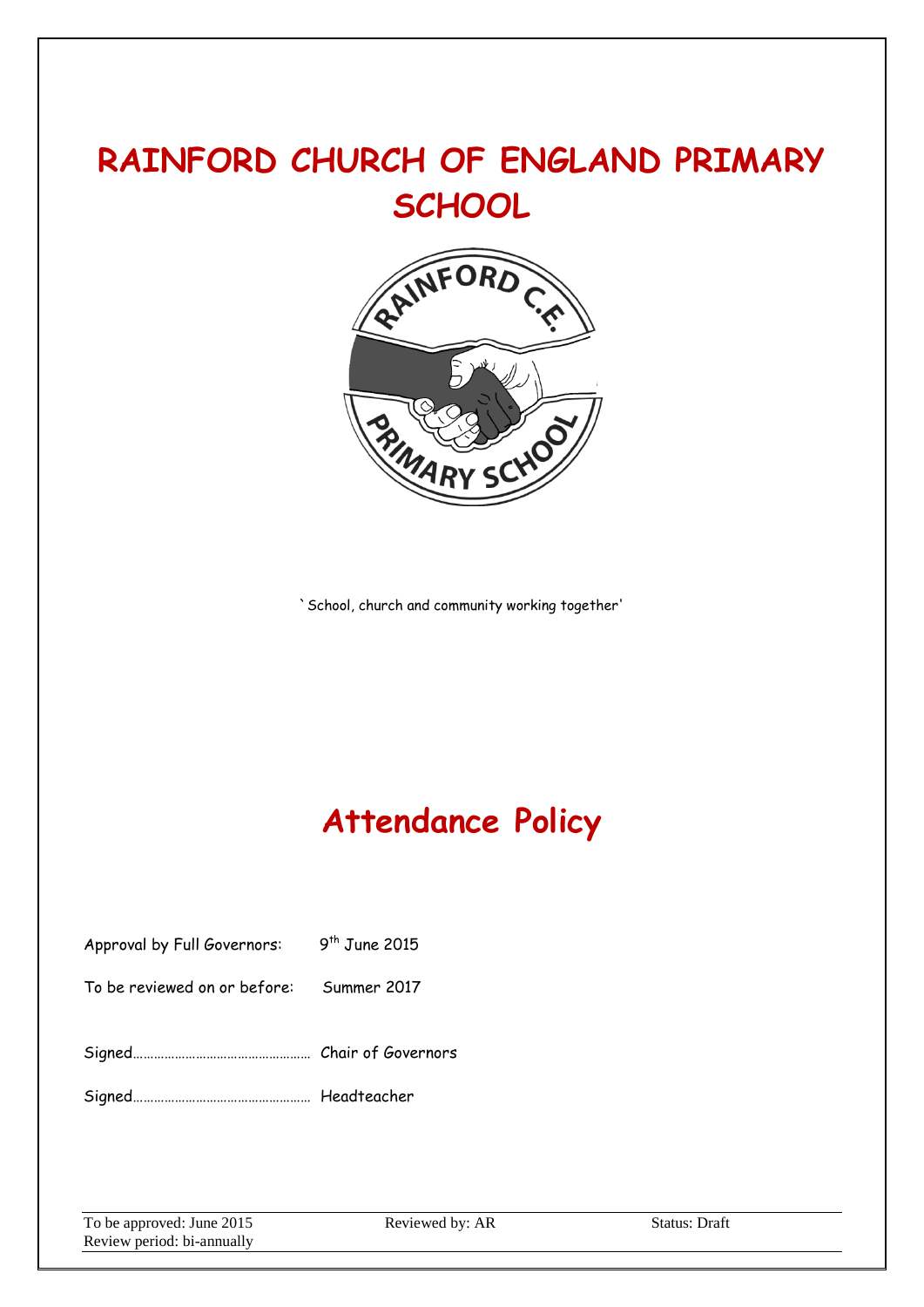## **ATTENDANCE POLICY**

#### **Our Mission Statement**

At Rainford CE Primary School we foster Christian beliefs whilst nurturing our chosen values of love, peace, trust, friendship, forgiveness and thankfulness. Through this we aim to maintain and develop a Christian ethos and encourage an atmosphere of warmth and calm where all in our school community are equally valued and work together as part of the wider community.

#### **School Aims**

At Rainford CE Primary School we strive for excellence in all areas and we aim to:

- foster a Christian ethos,
- maintain a happy, secure and caring environment, in which our Christian Values of love, trust, peace, friendship, forgiveness and thankfulness are developed throughout the School Community,
- develop positive attitudes to enable children to become independent learners
- provide a stimulating learning environment with opportunities for each child to reach his or her full potential,
- encourage tolerance and respect for people, property and the environment whilst developing our chosen Christian values,
- help each child to become a confident and well-adjusted individual with high standards of selfdiscipline,
- foster close links with parents, the local community and the Church.

#### **Introduction**

Regular and punctual school attendance is important. Pupils need to attend school regularly if they are to take full advantage of the educational opportunities available to them by law. Rainford Church of England Primary School and Raindrops Pre-school fully recognises its responsibilities to ensure pupils are in school and on time, therefore having access to learning for the maximum number of days and hours.

Our policy applies to all children registered at this school and this policy is made available to all parents/carers of pupils who are registered at our school on our school website.

This policy has been written to adhere to the relevant Children Acts, Education Acts, Regulations and Guidance from the Department for Education in addition to guidance from the Local Authority.

Although parents/carers have the legal responsibility for ensuring their child's good attendance, the Headteacher and Governors at our school work together with other professionals and

| To be approved: June 2015  | Reviewed by: AR | Status: Draft |
|----------------------------|-----------------|---------------|
| Review period: bi-annually |                 |               |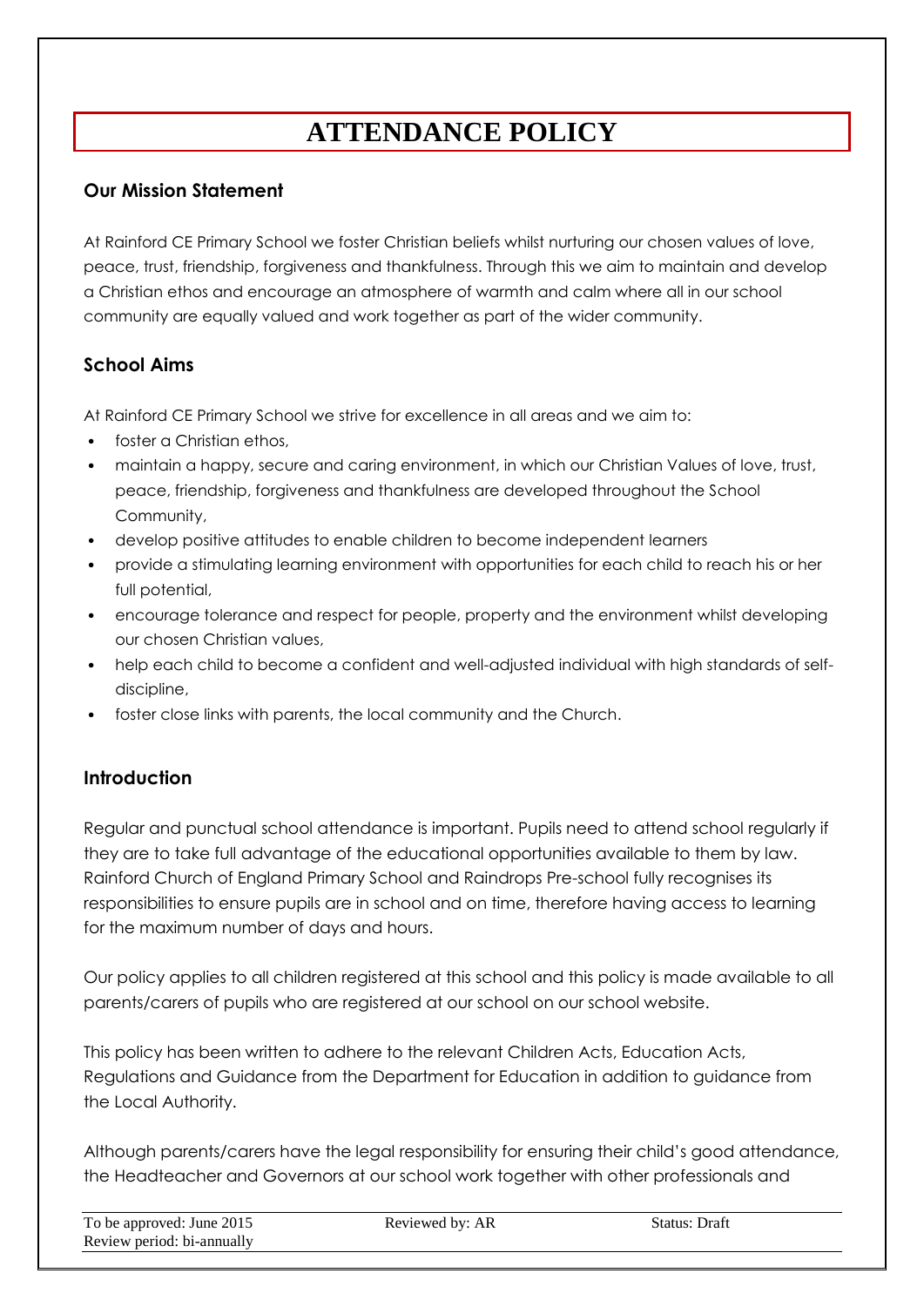agencies to ensure that all pupils are encouraged and supported to develop good attendance habits. Procedures in this policy are followed to ensure this happens.

Children who are persistently late or absent soon fall behind with their learning .Children who are absent from school frequently develop large gaps in their learning which will impact on their progress and their ability to meet age related learning expectations. A child whose attendance drops to 90% each year will, over their time at primary school, have missed two whole terms of learning.

## **Aims and objectives of this policy**

This attendance policy ensures that all staff and governors in our school are fully aware of and clear about the actions necessary to promote good attendance.

Through this Policy we aim to:

- Improve pupils' achievement by ensuring high levels of attendance and punctuality.
- Achieve a minimum of 95% attendance for all children, apart from those with chronic health issues.
- Create an ethos in which good attendance and punctuality are recognised as the norm and seen to be valued by the school.
- Raise awareness of parents, carers and pupils of the importance of uninterrupted attendance and punctuality at every stage of a child's education.
- Ensure that our policy applies to Pre School and Reception aged children in order to promote good habits at an early age.
- Work in partnership with pupils, parents, staff and the Education Welfare Service so that all pupils realise their potential, unhindered by unnecessary absence.
- Promote a positive and welcoming atmosphere in which pupils feel safe, secure, and valued, and encourage in pupils a sense of their own responsibility.
- Establish a pattern of monitoring attendance and ensure consistency in recognising achievement and dealing with difficulties.
- Recognise the key role of all staff, but especially class teachers, in promoting good attendance.

We maintain and promote good attendance and punctuality through:

- Raising awareness of attendance and punctuality issues among all staff, parents and pupils.
- Ensuring that parents have an understanding of the responsibility placed on them for making sure their child attends regularly and punctually.
- Equipping children with the life skills needed to take responsibility for good school attendance and punctuality appropriate to the child's age and development.
- Maintaining effective means of communication with parents, pupils, staff and governors on school attendance matters.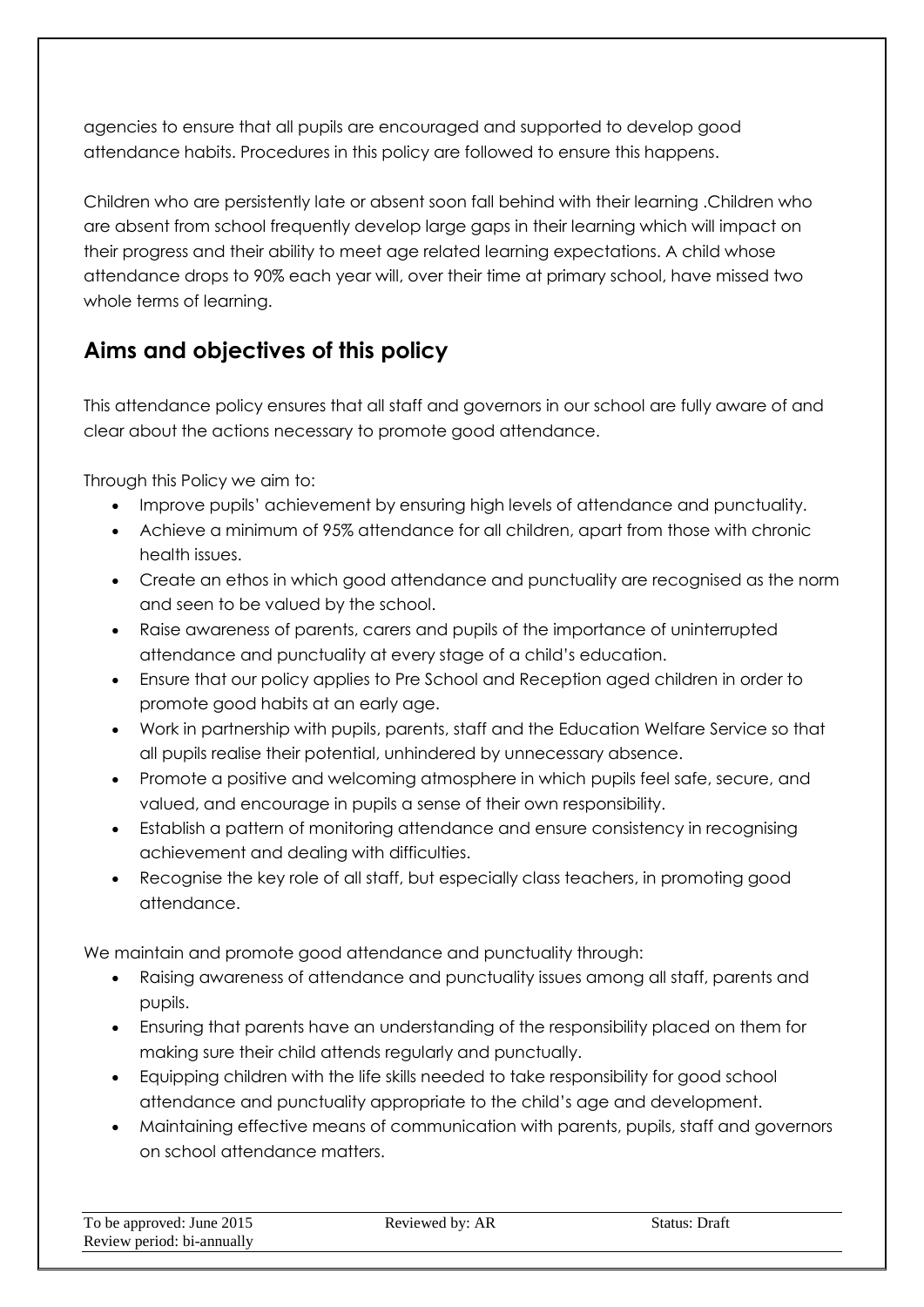- Developing and implementing procedures for identifying, reporting and reviewing cases of poor attendance and persistent lateness.
- Supporting pupils who have been experiencing any difficulties at home or at school which are preventing good attendance.
- Developing and implementing procedures to follow up non-attendance at school.

## **Definitions**

#### **Authorised absence**

- An absence is classified as authorised when a child has been away from school for a legitimate reason and the school has received notification from a parent or carer. For example, if a child has been unwell and the parent telephones the school to explain the absence.
- Only the school can make an absence authorised. Parents do not have this authority. Consequently not all absences supported by parents will be classified as authorised.

#### **Unauthorised absence**

- An absence is classified as unauthorised when a child is away from school without the permission of the school.
- Therefore the absence is unauthorised if a child is away from school without good reason, even with the support of a parent.

## **Rights and Responsibilities**

#### **School**

- Rainford Church of England Primary School expects all pupils to attend regularly and to arrive on time in a fit condition to learn.
- Staff will encourage good attendance and punctuality with all pupils and will lead through personal example.
- The school employs a range of strategies to encourage good attendance and punctuality and works closely with parents when attendance/punctuality gives cause for concern.
- Parents who use English as a second language or who have literacy problems will be offered support from school in matters of communication if school are made aware of these issues.
- Parents are informed promptly either by the school or the school's Education Welfare Officer of any attendance concerns that may arise.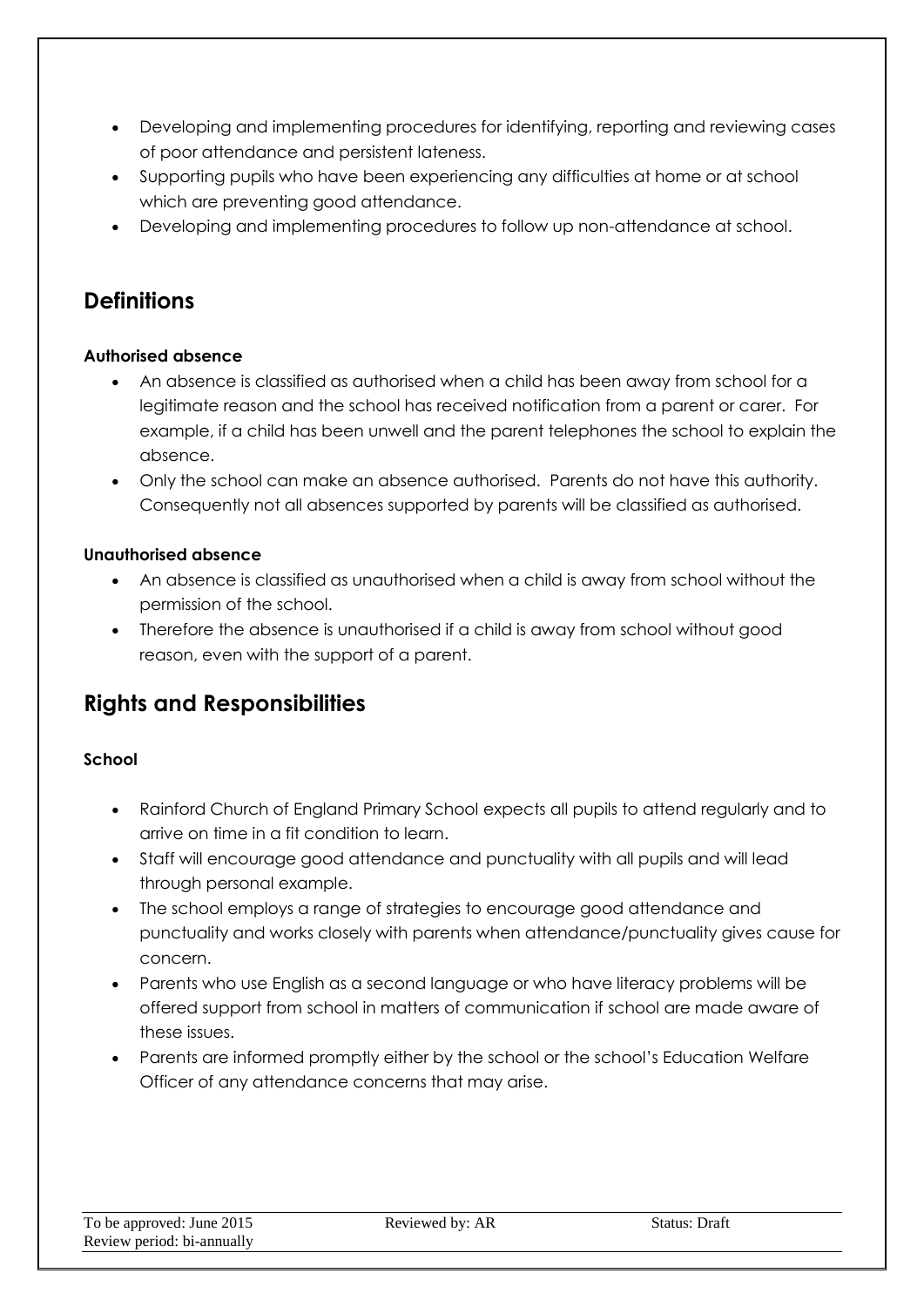#### **Pupils**

- Pupils are expected to attend regularly and on arrive on time.
- Pupils will be encouraged to achieve and maintain a good attendance through assemblies, incentives and reward certificates.
- Parents are responsible for ensuring that their child attends school regularly and punctually, properly dressed and equipped and in a fit condition to learn.
- Parents are responsible for informing the school before 9.30am

#### **Parents**

- Parents should report to the school office on the first day of any absence the reason why their child is absent by phone call or personal visit. Parents may be asked to provide medical evidence to support absences.
- Parents should avoid routine medical/dental appointments for their child during school hours unless it is a specialist appointment that cannot be arranged outside school hours. Parents should inform school before an appointment and a copy of any documentation should be shown to the school office so that the absence can be authorised.
- Parents are expected to attend meetings on request if concerns arise about their child's attendance.

#### **Registration**

- The attendance register is a legal requirement and must be taken twice daily. The register is taken at the beginning of each morning and afternoon session. School must distinguish between authorised and unauthorised absences.
- Registers are recorded electronically and coded in accordance with current government advice. Pupil absence will be recorded as 'N' (reason not known) until school accept a reason for the absence. This will then be changed to either an authorised or unauthorised code. School will make the decision whether an absence will be authorised.
- The schools register will inform the fire evacuation register.
- If the computer system fails a paper register will be taken by the class teacher. This will be entered on to the system at the first opportunity.

#### **The school day**

 $\bullet$ 

Children are admitted into school at 8.50am

Registration begins at 8.55am at this time the school gates are locked. Registration ends at 9.00am for KS2 and 9.05am for KS1 and EYFS.

Children arriving after 9.00am must enter through the front door so as to receive a mark, they will be coded 'L' late on the register.

| To be approved: June 2015  | Reviewed by: AR | Status: Draft |
|----------------------------|-----------------|---------------|
| Review period: bi-annually |                 |               |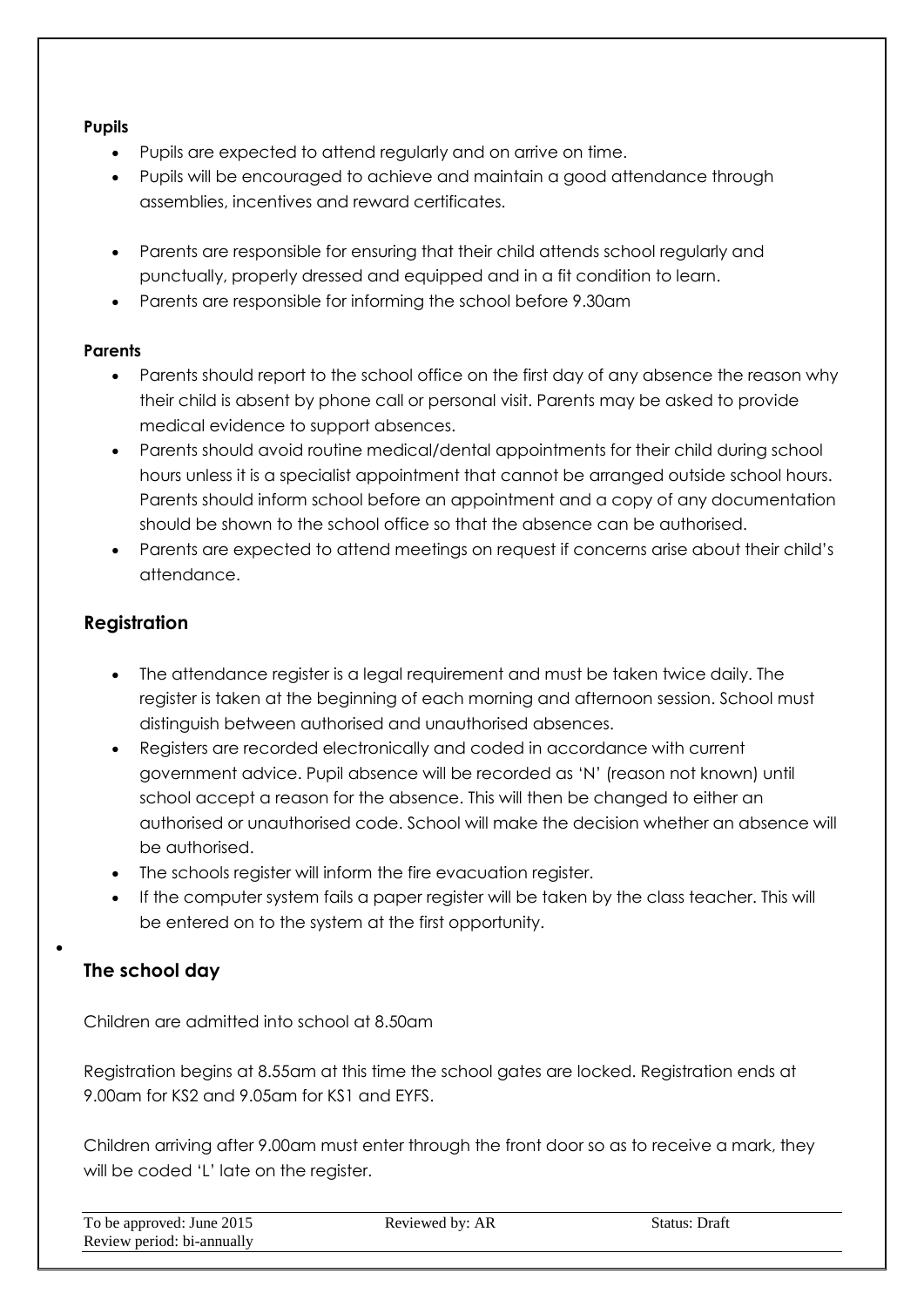The morning register will close at 9.15am

Children arriving after this time will be coded 'U' this counts as an unauthorised absence OR any other code the school decides to record the late arrival correctly.

Afternoon registers close at 1.30pm

Children who are persistently late miss a significant amount of learning, often the most important aspect, as the beginning of the day is where the teacher explains the learning and what each child is expected to achieve.

Where there have been persistent incidents of lateness parents/carers will receive a letter advising them of the concerns and the school will provide opportunities for parents/carers to seek support and advice to address these issues. Persistent cases of lateness can lead to legal sanctions such as Penalty Notice fine.

#### **Authorised/Unauthorised Absence**

Parents/carers should contact the school on the first day of their child's absence. When parents/carers notify us of their child's absence it is important that they provide us with details of the reason for their absence.

All absences are recorded as either authorised or unauthorised absences on the computer. It is important that we receive accurate information from parents with reasons for the child's absence. This information is used to determine whether the absence is authorised or unauthorised. The Headteacher has the responsibility to determine whether absences are authorised or unauthorised.

Where we have not received reasons for a child's absence then the Education Welfare Officer will send a letter requesting these details to parents/carers to complete. If this letter is not completed and returned by the specified date then the absence will be recorded as an unauthorised absence

Where a child is absent from school and we have not received any verbal or written communication from the parent, then we initiate a first day contact process. This is a safeguarding procedure. Office staff check all of the registers from 9.00am to 9.30am on a daily basis, to identify those pupils who are absent. There are occasions when we are unaware why the child is absent and we will contact the parent to check the reasons for the child's absence.

Absence from school may be authorised if it is for the following reasons:

- Illness
- Unavoidable medical appointments (with evidence)
- Days of religious observance (with evidence)

| To be approved: June 2015  | Reviewed by: AR | Status: Draft |
|----------------------------|-----------------|---------------|
| Review period: bi-annually |                 |               |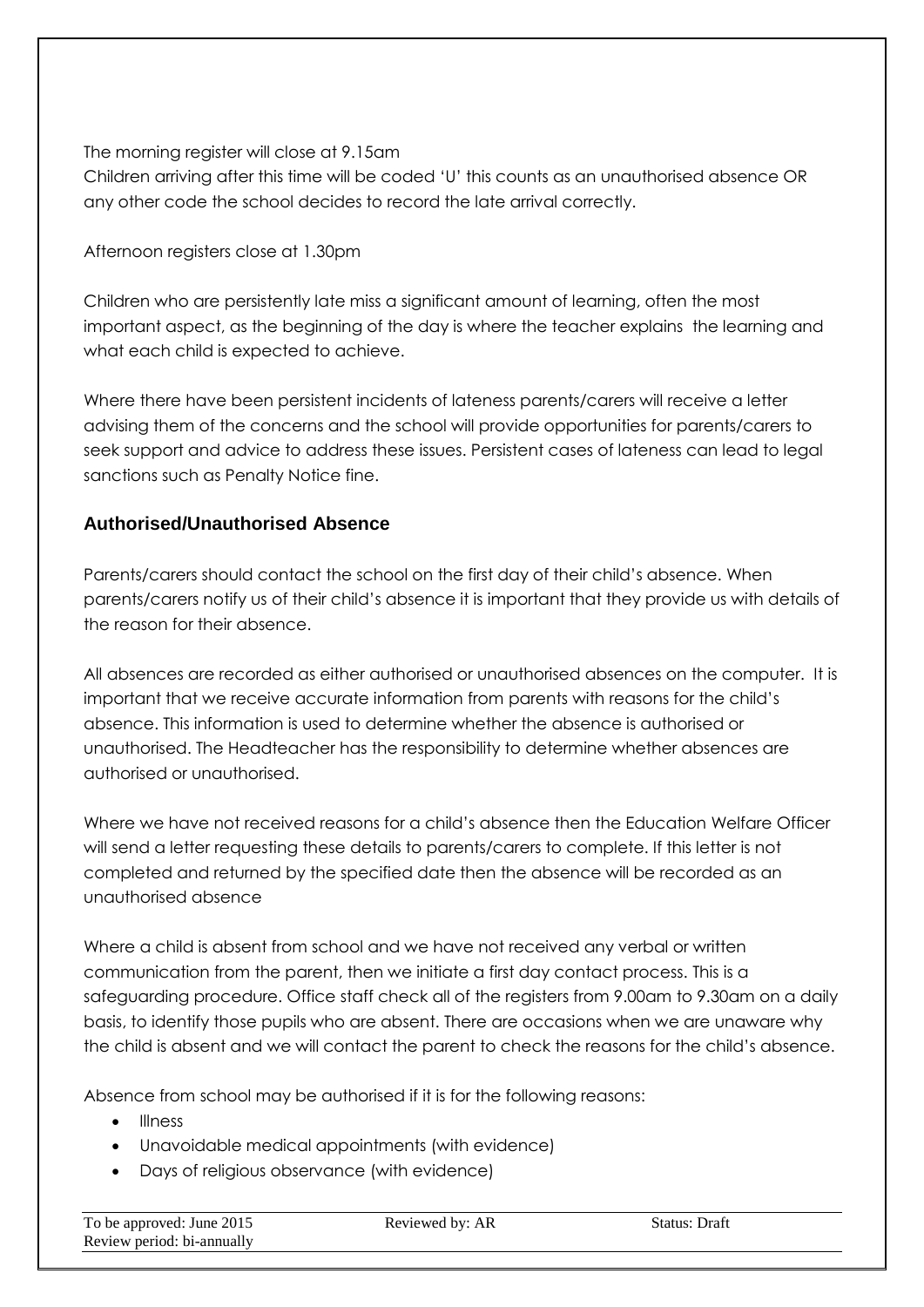Exceptional family circumstances, such as bereavement

#### **Illness**

When children have an illness that means they will be away from school long term, the school will do all it can to send material home, so that they can keep up with their school work.

Where over the course of an academic year, a child has repeated periods of illness, the education welfare officer will write to parents to ask them to provide medical evidence for each future period of illness related absence. This evidence could be a Doctor's note, appointment card or copy of a prescription.The school nurse is always available to give assistance and advice to parents.

## **Addressing Attendance Concerns**

The school expects attendance of at least 95%.

It is important for children to establish good attendance habits early on in their primary school career. It is the responsibility of the Headteacher and the governors to support good attendance and to identify and address attendance concerns promptly. In primary school we rely upon parents to ensure their child attends school regularly and punctually and therefore where there are concerns regarding attendance parents are always informed of our concerns. Initially concerns about attendance are raised with parents via letters which are sent home. There will be opportunities for the parent/carer to discuss reasons for absence and support to be given by the school and the Education Welfare Service with the aim to improve attendance. Where a child's attendance record does not improve over a period of time then the Education Welfare Service (EWS) will issue penalty notices to parents to address poor attendance patterns.

In addition, education-related parenting orders are available by direct application by a school or LA to the Magistrates' Court as an ancillary order following a successful prosecution by the LA for irregular attendance or breach of a school attendance order.

The Education Wefare Officer visits the school regularly to monitor attendance. She carries out regular register checks to identify children with low attendance (less than 90%). She works with the school to improve attendance and may issue fixed penalty fines if attendance support meetings held by the school do not improve attendance.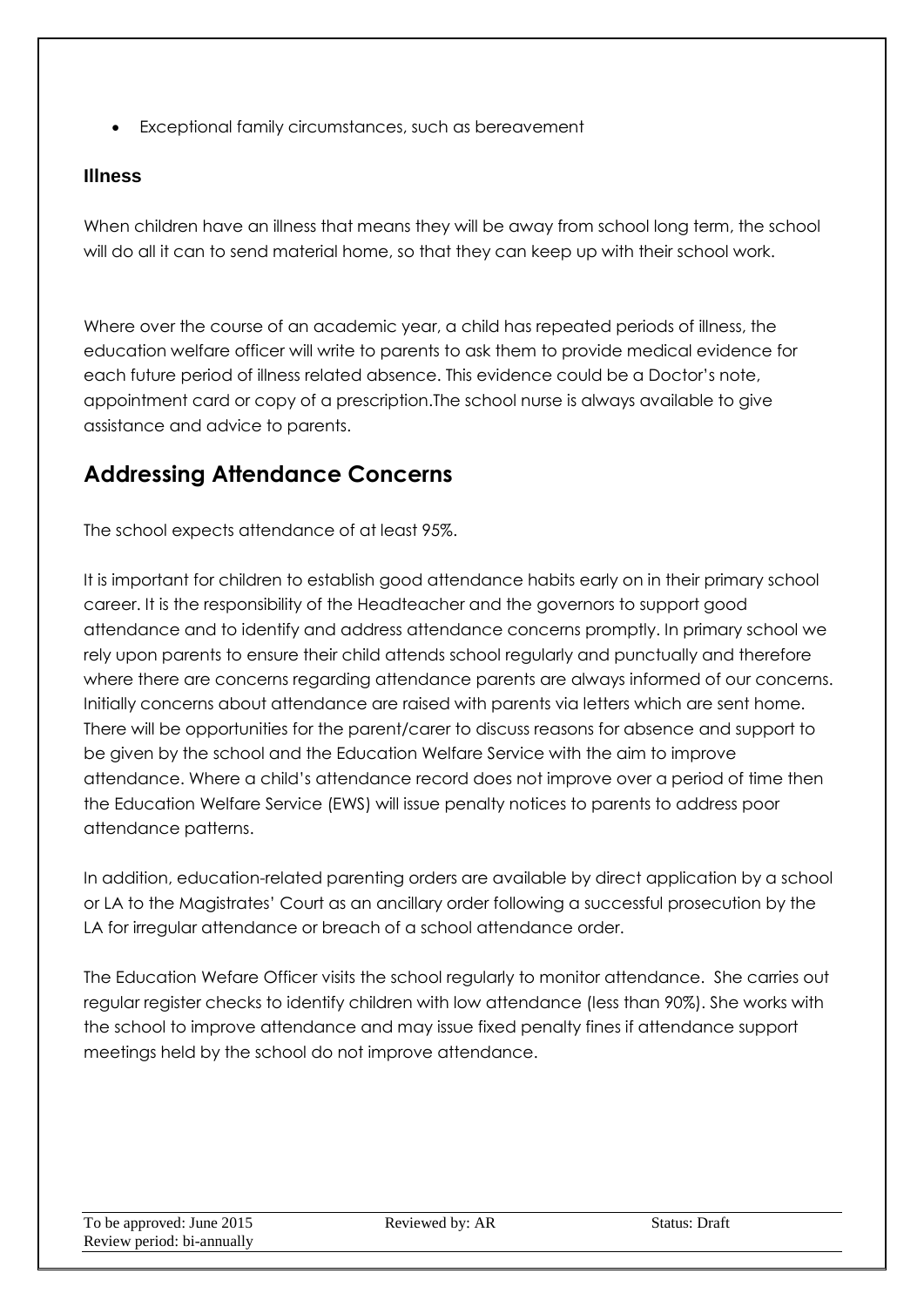## **Leave of absence during term time**

School cannot authorise time off for family holidays during term time and parents do not have the right to take their child out of school for such holidays.

Parents can only apply for leave of absence during term time in exceptional circumstances. Parents must apply in writing to the headteacher well in advance of the absence. The headteacher will decide if the leave will be granted and how many days will be authorised.

The headteacher will consider the following factors when considering term time absence requests:

- the age of the pupil
- the time of year
- the nature and purpose of the trip
- the impact on the pupil's education
- the pupil's ability to catch up on work missed
- the pupil's educational needs
- the general welfare of the pupil
- history of previous trips taken

If the above factors do not give cause for concern, the headteacher may consider the following circumstances as exceptional:

- Requests for leave of absence from a parent/carer who works for the emergency services upon receipt of evidence of annual shift patterns/annual staff rota.
- Application to take a child out of school for the purpose of a family holiday when parent/carer is in the armed services and on a short/limited period of leave before returning to official duties.
- Application to take a child out of school for the purpose of a family holiday when the family have undergone a recent difficult period/transition. Medical evidence may be requested.
- Application to take a child out of school due to pupil's or sibling's ongoing health/medical needs or the need for specialist accommodation/respite for the family. Medical evidence if appropriate would be requested.
- Application to take a child out of school for the purpose of a close family member's wedding abroad or in the U.K. Depending on the location of the wedding, absence may be authorised up to a maximum of three days to allow travel time. Evidence of the

| To be approved: June 2015  | Reviewed by: AR | Status: Draft |
|----------------------------|-----------------|---------------|
| Review period: bi-annually |                 |               |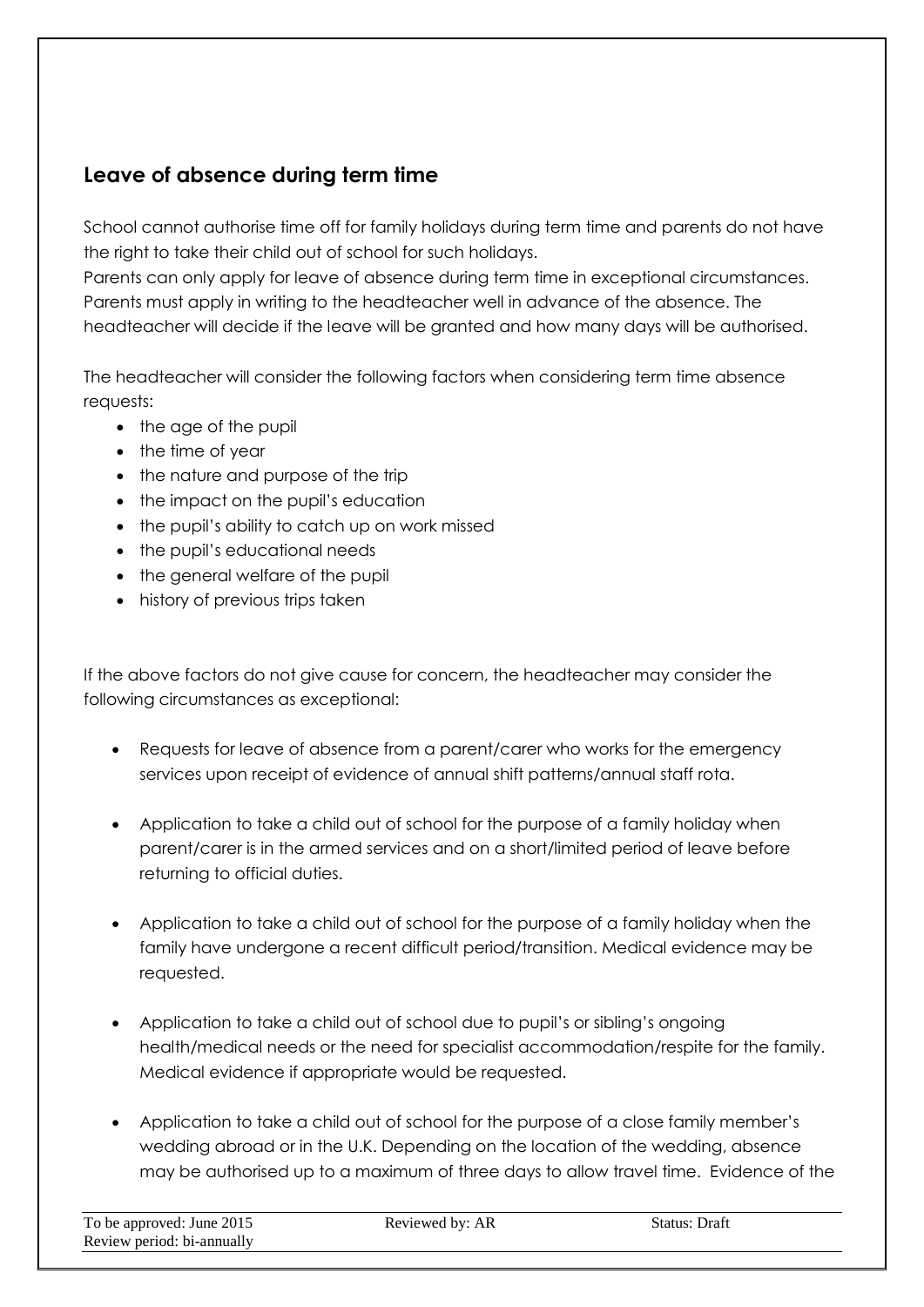wedding booking would be requested (A parent's wedding would not be classed as an exceptional circumstance as parents have discretion to book their wedding during school holidays).

- Application to take a child out of school for the purpose of vising a sick close relation abroad or in the U.K. up to a maximum of five days. Medical evidence e.g. hospital admission letter or consultant's letter may be requested.
- Application to take a child out of school for the purpose of a close relative's funeral in U.K. or abroad. Days granted would depend on the location of the funeral. Evidence of the funeral may be requested.
- Application to take a child out of school for the purpose of a religious festival/pilgrimage. Requests for Hajj would be authorized only once in a child's school career; Eid applications for no more than one day, twice each year. The school would request evidence from the religious body to which parents belong.
- Application to take a child out of school for the purpose of vising a parent in custody.
- Application for an approved sporting activity. Evidence of the sporting event would be requested by the school.

**If the headteacher does not grant an application for leave of absence and parents decide to take the leave anyway, the absence will be unauthorised and the parents may receive Penalty Notice fines. Penalty Notice Fines can be issued to each parent for every child concerned.**

#### **Strategies for Promoting Attendance**

- 1. Parents and pupils will be reminded regularly (via newsletters, parents' evenings etc.) of the importance and value of good attendance.
- 2. Attendance data will be regularly collected and analysed in order to help identify patterns, set targets, correlate attendance with achievement, and support and inform policy/practice.
- 3. The school employs the services of a Local Authority Education Welfare Officer (EWO) to support the school in meeting its legal obligations with regard to school attendance. The EWO will investigate all arising attendance issues in accordance with current government guidance and legislation.
- 4. Parents of pupils whose attendance falls below 95% may be invited to agree an attendance action plan OR a parenting contract with the EWO and the headteacher to

| To be approved: June 2015  | Reviewed by: AR | Status: Draft |
|----------------------------|-----------------|---------------|
| Review period: bi-annually |                 |               |